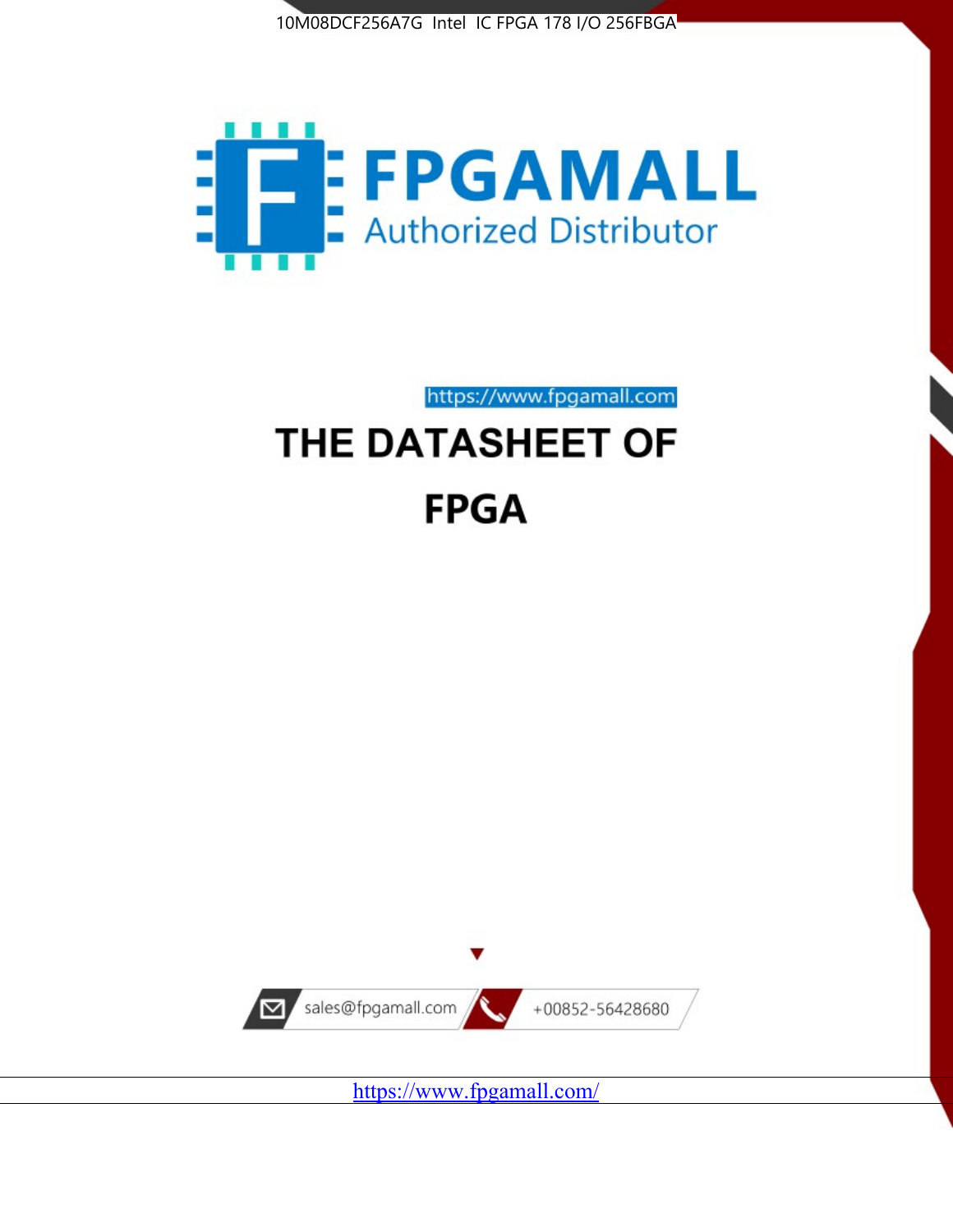10M08DCF256A7G Intel IC FPGA 178 I/O 256FBGA



# **Intel® MAX® 10 FPGA Device Overview**



**M10-OVERVIEW | 2017.12.15** Latest document on the web: **[PDF](https://www.altera.com/en_US/pdfs/literature/hb/max-10/m10_overview.pdf)** | **[HTML](https://www.altera.com/documentation/myt1396938463674.html)**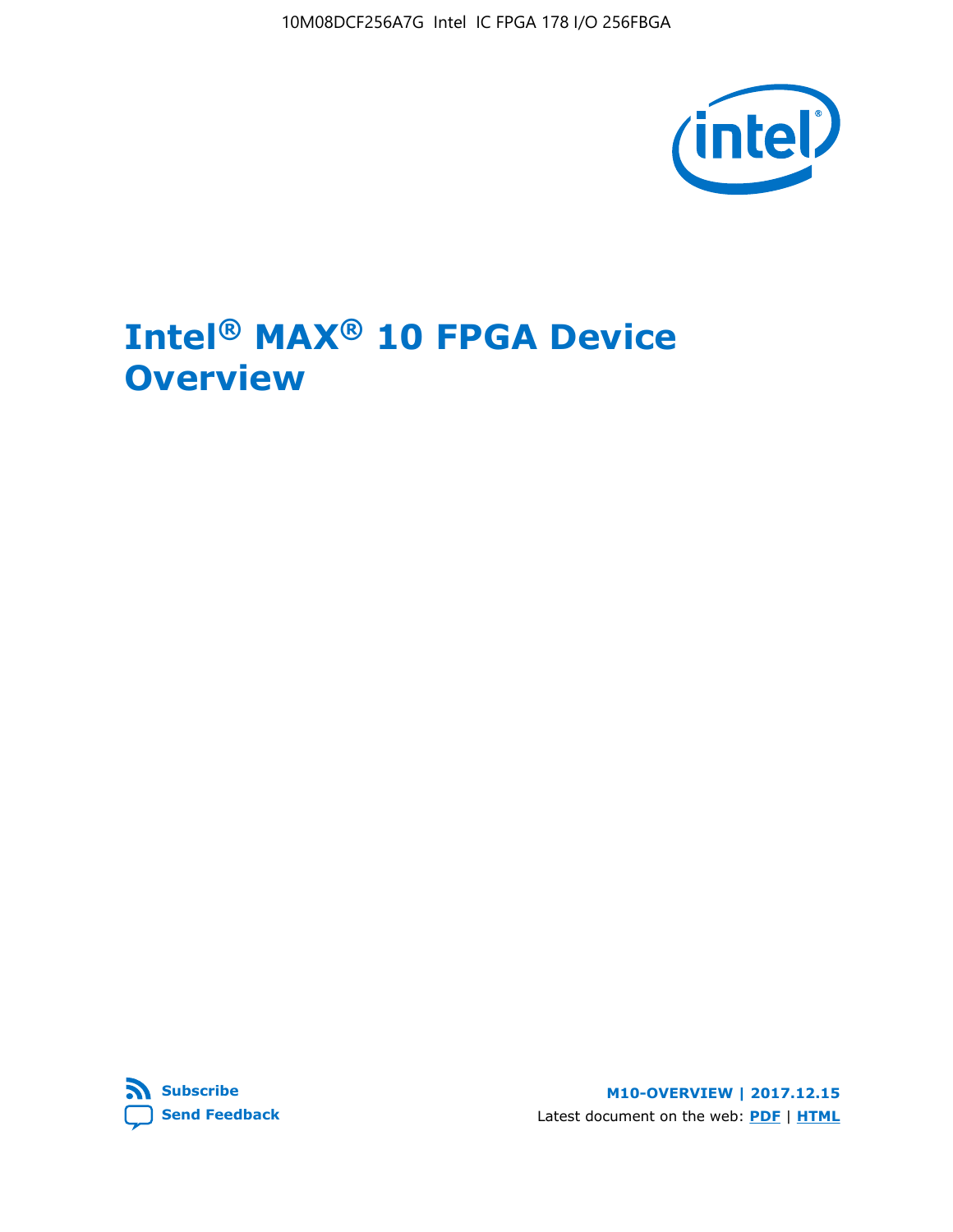

*Contents*

## **Contents**

| Intel® MAX® 10 FPGA Device Overview……………………………………………………………………………3  |  |
|--------------------------------------------------------------------|--|
|                                                                    |  |
|                                                                    |  |
|                                                                    |  |
|                                                                    |  |
|                                                                    |  |
|                                                                    |  |
|                                                                    |  |
|                                                                    |  |
|                                                                    |  |
|                                                                    |  |
|                                                                    |  |
|                                                                    |  |
|                                                                    |  |
|                                                                    |  |
|                                                                    |  |
|                                                                    |  |
|                                                                    |  |
|                                                                    |  |
|                                                                    |  |
| Document Revision History for Intel MAX 10 FPGA Device Overview 13 |  |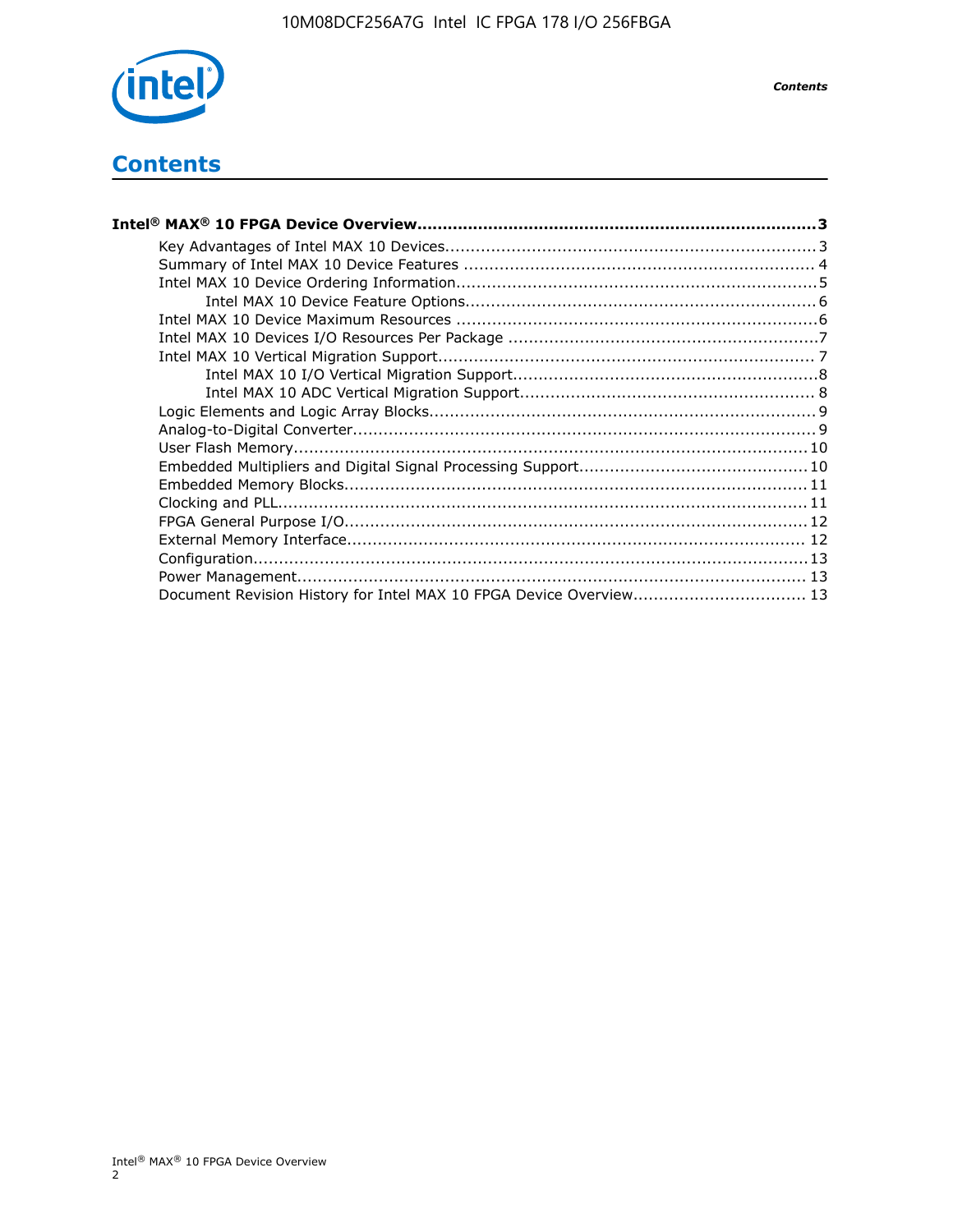

# **Intel® MAX® 10 FPGA Device Overview**

Intel® MAX® 10 devices are single-chip, non-volatile low-cost programmable logic devices (PLDs) to integrate the optimal set of system components.

The highlights of the Intel MAX 10 devices include:

- Internally stored dual configuration flash
- User flash memory
- Instant on support
- Integrated analog-to-digital converters (ADCs)
- Single-chip Nios II soft core processor support

Intel MAX 10 devices are the ideal solution for system management, I/O expansion, communication control planes, industrial, automotive, and consumer applications.

#### **Related Links**

[Intel MAX 10 FPGA Device Datasheet](https://www.altera.com/documentation/mcn1397700832153.html#mcn1397643748870)

## **Key Advantages of Intel MAX 10 Devices**

#### **Table 1. Key Advantages of Intel MAX 10 Devices**

| <b>Advantage</b>               | <b>Supporting Feature</b>                                                                                                                                                                                  |  |  |  |
|--------------------------------|------------------------------------------------------------------------------------------------------------------------------------------------------------------------------------------------------------|--|--|--|
| Simple and fast configuration  | Secure on-die flash memory enables device configuration in less than 10 ms                                                                                                                                 |  |  |  |
| Flexibility and integration    | Single device integrating PLD logic, RAM, flash memory, digital signal<br>processing (DSP), ADC, phase-locked loop (PLL), and I/Os<br>Small packages available from 3 mm $\times$ 3 mm                     |  |  |  |
| Low power                      | Sleep mode—significant standby power reduction and resumption in less than<br>$1 \text{ ms}$<br>Longer battery life—resumption from full power-off in less than 10 ms                                      |  |  |  |
| 20-year-estimated life cycle   | Built on TSMC's 55 nm embedded flash process technology                                                                                                                                                    |  |  |  |
| High productivity design tools | Intel Quartus <sup>®</sup> Prime Lite edition (no cost license)<br>Platform Designer (Standard) system integration tool<br>DSP Builder for Intel FPGAs<br>Nios <sup>®</sup> II Embedded Design Suite (EDS) |  |  |  |

Intel Corporation. All rights reserved. Intel, the Intel logo, Altera, Arria, Cyclone, Enpirion, MAX, Nios, Quartus and Stratix words and logos are trademarks of Intel Corporation or its subsidiaries in the U.S. and/or other countries. Intel warrants performance of its FPGA and semiconductor products to current specifications in accordance with Intel's standard warranty, but reserves the right to make changes to any products and services at any time without notice. Intel assumes no responsibility or liability arising out of the application or use of any information, product, or service described herein except as expressly agreed to in writing by Intel. Intel customers are advised to obtain the latest version of device specifications before relying on any published information and before placing orders for products or services. \*Other names and brands may be claimed as the property of others.

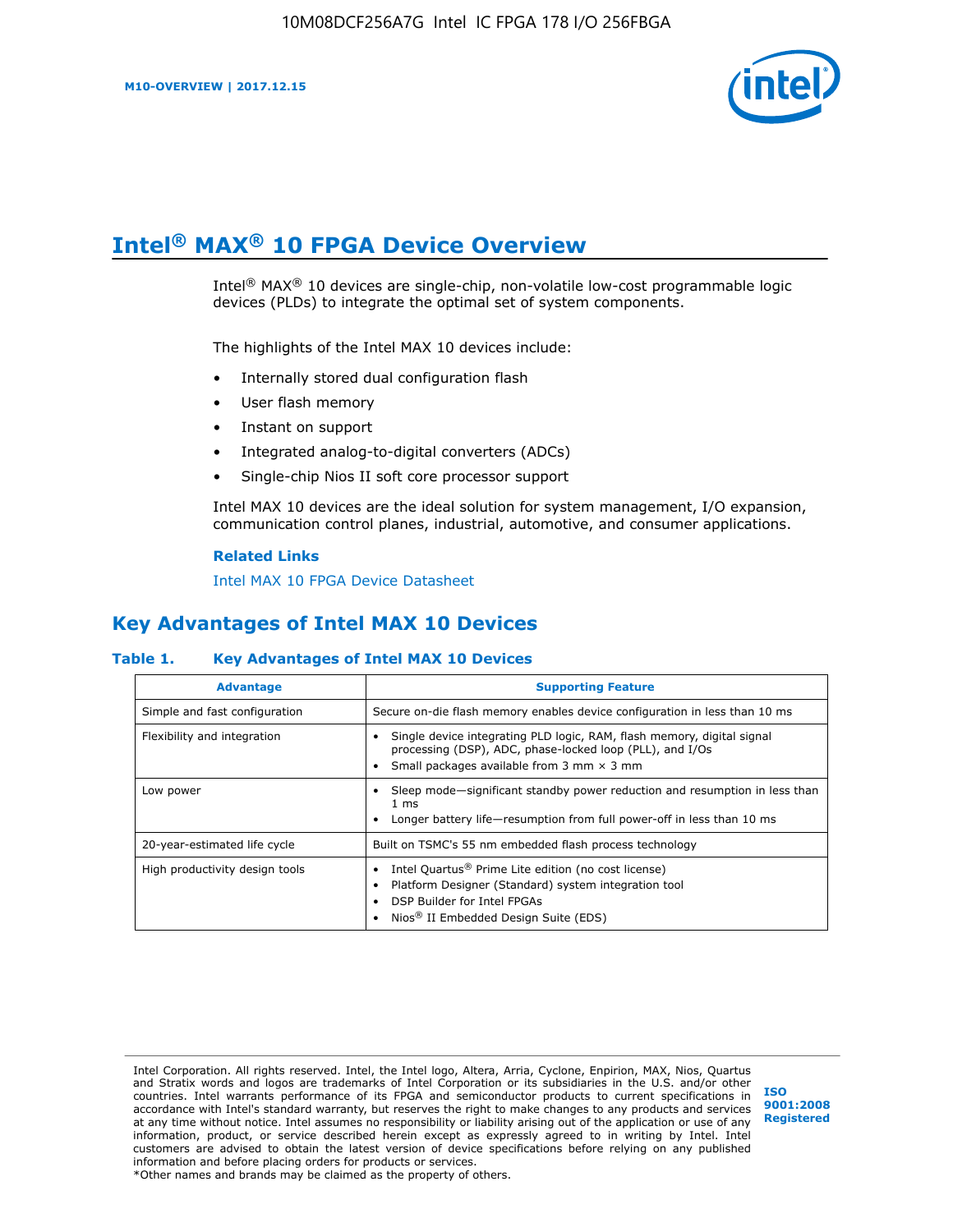

## **Summary of Intel MAX 10 Device Features**

#### **Table 2. Summary of Features for Intel MAX 10 Devices**

| <b>Feature</b>                       | <b>Description</b>                                                                                                                                                                                                                                                                            |
|--------------------------------------|-----------------------------------------------------------------------------------------------------------------------------------------------------------------------------------------------------------------------------------------------------------------------------------------------|
| Technology                           | 55 nm TSMC Embedded Flash (Flash + SRAM) process technology                                                                                                                                                                                                                                   |
| Packaging                            | Low cost, small form factor packages-support multiple packaging<br>$\bullet$<br>technologies and pin pitches<br>Multiple device densities with compatible package footprints for seamless<br>migration between different device densities<br>RoHS6-compliant                                  |
| Core architecture                    | 4-input look-up table (LUT) and single register logic element (LE)<br>$\bullet$<br>LEs arranged in logic array block (LAB)<br>$\bullet$<br>Embedded RAM and user flash memory<br>$\bullet$<br>Clocks and PLLs<br>$\bullet$<br>Embedded multiplier blocks<br>General purpose I/Os<br>$\bullet$ |
| Internal memory blocks               | M9K-9 kilobits (Kb) memory blocks<br>$\bullet$<br>Cascadable blocks to create RAM, dual port, and FIFO functions<br>$\bullet$                                                                                                                                                                 |
| User flash memory (UFM)              | User accessible non-volatile storage<br>$\bullet$<br>High speed operating frequency<br>$\bullet$<br>Large memory size<br>High data retention<br>$\bullet$<br>• Multiple interface option                                                                                                      |
| Embedded multiplier blocks           | One $18 \times 18$ or two 9 $\times$ 9 multiplier modes<br>$\bullet$<br>Cascadable blocks enabling creation of filters, arithmetic functions, and image<br>processing pipelines                                                                                                               |
| <b>ADC</b>                           | 12-bit successive approximation register (SAR) type<br>$\bullet$<br>Up to 17 analog inputs<br>$\bullet$<br>Cumulative speed up to 1 million samples per second (MSPS)<br>Integrated temperature sensing capability<br>$\bullet$                                                               |
| Clock networks                       | Global clocks support<br>$\bullet$<br>High speed frequency in clock network                                                                                                                                                                                                                   |
| Internal oscillator                  | Built-in internal ring oscillator                                                                                                                                                                                                                                                             |
| PLLs                                 | • Analog-based<br>Low jitter<br>$\bullet$<br>• High precision clock synthesis<br>• Clock delay compensation<br>Zero delay buffering<br>$\bullet$<br>• Multiple output taps                                                                                                                    |
| General-purpose I/Os (GPIOs)         | • Multiple I/O standards support<br>On-chip termination (OCT)<br>٠<br>Up to 830 megabits per second (Mbps) LVDS receiver, 800 Mbps LVDS<br>transmitter                                                                                                                                        |
| External memory interface (EMIF) (1) | Supports up to 600 Mbps external memory interfaces:<br>continued                                                                                                                                                                                                                              |
|                                      |                                                                                                                                                                                                                                                                                               |

<sup>(1)</sup> EMIF is only supported in selected Intel MAX 10 device density and package combinations. Refer to the *External Memory Interface User Guide* for more information.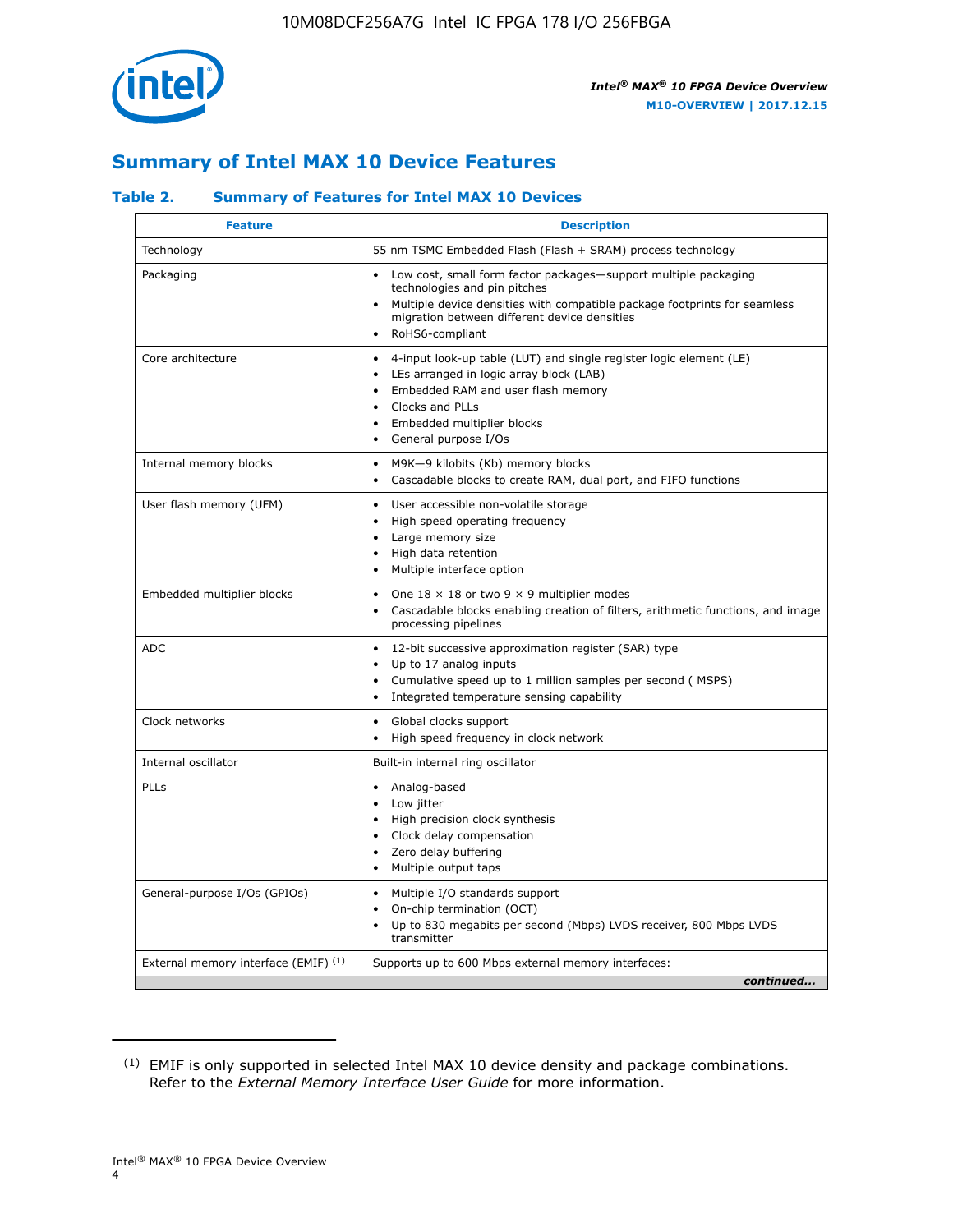

| <b>Feature</b>                | <b>Description</b>                                                                                                                                                                                                                                                                                                          |  |  |  |
|-------------------------------|-----------------------------------------------------------------------------------------------------------------------------------------------------------------------------------------------------------------------------------------------------------------------------------------------------------------------------|--|--|--|
|                               | DDR3, DDR3L, DDR2, LPDDR2 (on 10M16, 10M25, 10M40, and 10M50.)<br>SRAM (Hardware support only)                                                                                                                                                                                                                              |  |  |  |
|                               | <i>Note:</i> For 600 Mbps performance, -6 device speed grade is required.<br>Performance varies according to device grade (commercial, industrial, or<br>automotive) and device speed grade (-6 or -7). Refer to the Intel MAX<br>10 FPGA Device Datasheet or External Memory Interface Spec Estimator<br>for more details. |  |  |  |
| Configuration                 | Internal configuration                                                                                                                                                                                                                                                                                                      |  |  |  |
|                               | JTAG<br>$\bullet$                                                                                                                                                                                                                                                                                                           |  |  |  |
|                               | Advanced Encryption Standard (AES) 128-bit encryption and compression<br>options                                                                                                                                                                                                                                            |  |  |  |
|                               | Flash memory data retention of 20 years at 85 $^{\circ}$ C                                                                                                                                                                                                                                                                  |  |  |  |
| Flexible power supply schemes | Single- and dual-supply device options<br>Dynamically controlled input buffer power down<br>Sleep mode for dynamic power reduction                                                                                                                                                                                          |  |  |  |

## **Intel MAX 10 Device Ordering Information**

#### **Figure 1. Sample Ordering Code and Available Options for Intel MAX 10 Devices**



*Note:* The –I6 and –A6 speed grades of the Intel MAX 10 FPGA devices are not available by default in the Intel Quartus Prime software. Contact your local Intel sales representatives for support.

#### **Related Links**

#### [Intel FPGA Product Selector](http://www.altera.com/products/selector/psg-selector.html)

Provides the latest information about Intel FPGAs.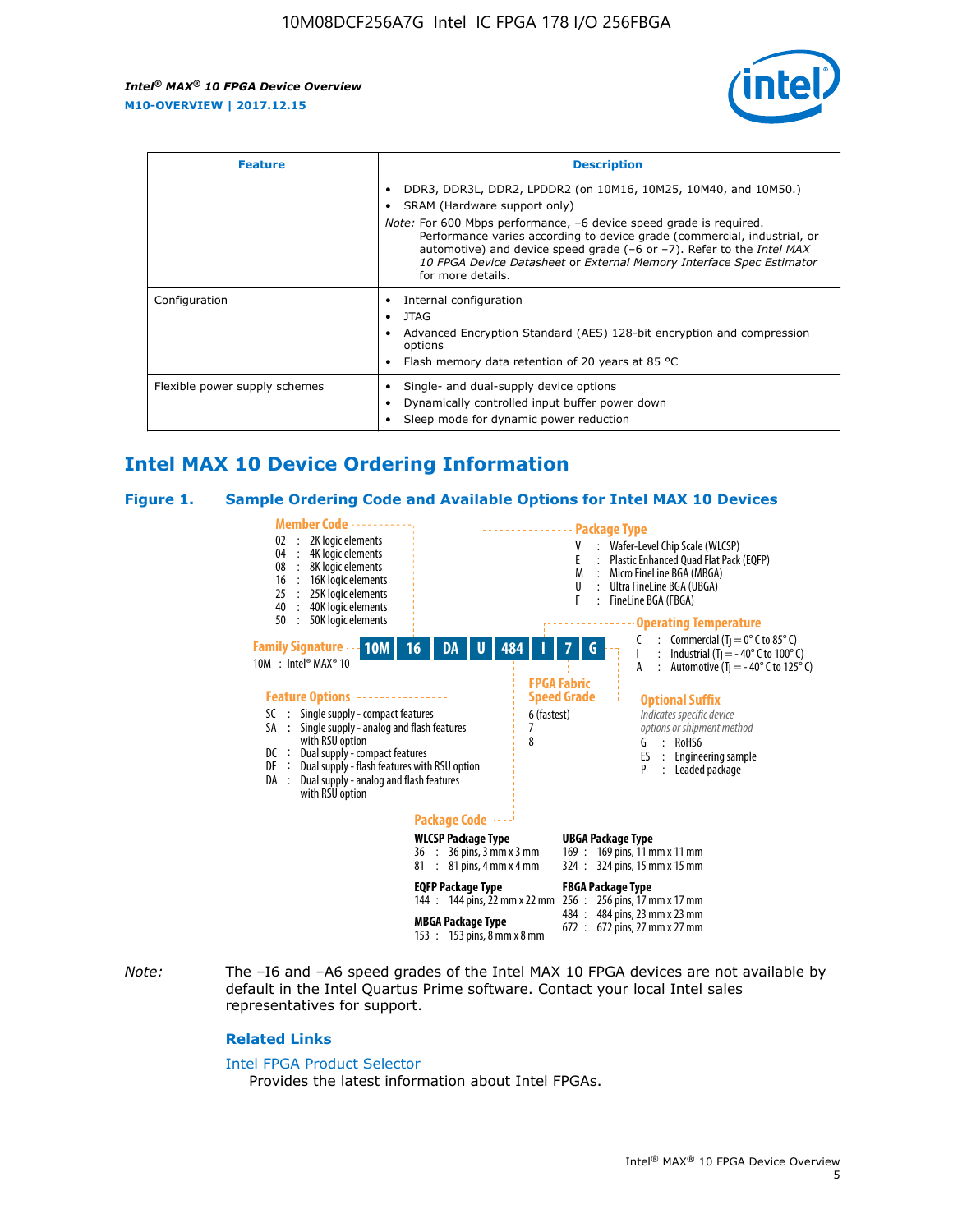

## **Intel MAX 10 Device Feature Options**

#### **Table 3. Feature Options for Intel MAX 10 Devices**

| <b>Option</b> | <b>Feature</b>                                                                                                                                                                          |
|---------------|-----------------------------------------------------------------------------------------------------------------------------------------------------------------------------------------|
| Compact       | Devices with core architecture featuring single configuration image with self-configuration capability                                                                                  |
| Flash         | Devices with core architecture featuring:<br>Dual configuration image with self-configuration capability<br>Remote system upgrade capability<br>Memory initialization                   |
| Analog        | Devices with core architecture featuring:<br>Dual configuration image with self-configuration capability<br>Remote system upgrade capability<br>Memory initialization<br>Integrated ADC |

## **Intel MAX 10 Device Maximum Resources**

#### **Table 4. Maximum Resource Counts for Intel MAX 10 Devices**

| <b>Resource</b>              |                            | <b>Device</b>  |              |              |                |                |              |                |
|------------------------------|----------------------------|----------------|--------------|--------------|----------------|----------------|--------------|----------------|
|                              |                            | <b>10M02</b>   | <b>10M04</b> | <b>10M08</b> | <b>10M16</b>   | <b>10M25</b>   | <b>10M40</b> | <b>10M50</b>   |
|                              | Logic Elements (LE) (K)    | $\overline{2}$ | 4            | 8            | 16             | 25             | 40           | 50             |
| M9K Memory (Kb)              |                            | 108            | 189          | 378          | 549            | 675            | 1,260        | 1,638          |
|                              | User Flash Memory (Kb) (2) | 96             | 1,248        | 1,376        | 2,368          | 3,200          | 5,888        | 5,888          |
| $18 \times 18$ Multiplier    |                            | 16             | 20           | 24           | 45             | 55             | 125          | 144            |
| <b>PLL</b>                   |                            | 2              | 2            | 2            | $\overline{4}$ | $\overline{4}$ | 4            | $\overline{4}$ |
| GPIO                         |                            | 246            | 246          | 250          | 320            | 360            | 500          | 500            |
| <b>LVDS</b>                  | Dedicated<br>Transmitter   | 15             | 15           | 15           | 22             | 24             | 30           | 30             |
|                              | Emulated<br>Transmitter    | 114            | 114          | 116          | 151            | 171            | 241          | 241            |
|                              | Dedicated Receiver         | 114            | 114          | 116          | 151            | 171            | 241          | 241            |
| Internal Configuration Image |                            | $\mathbf{1}$   | 2            | 2            | $\overline{2}$ | 2              | 2            | $\overline{2}$ |
| <b>ADC</b>                   |                            |                | 1            | 1            | $\mathbf{1}$   | 2              | 2            | 2              |

<sup>(2)</sup> The maximum possible value including user flash memory and configuration flash memory. For more information, refer to [Intel MAX 10 User Flash Memory User Guide](https://www.altera.com/documentation/vgo1395753117436.html#vgo1395811844282).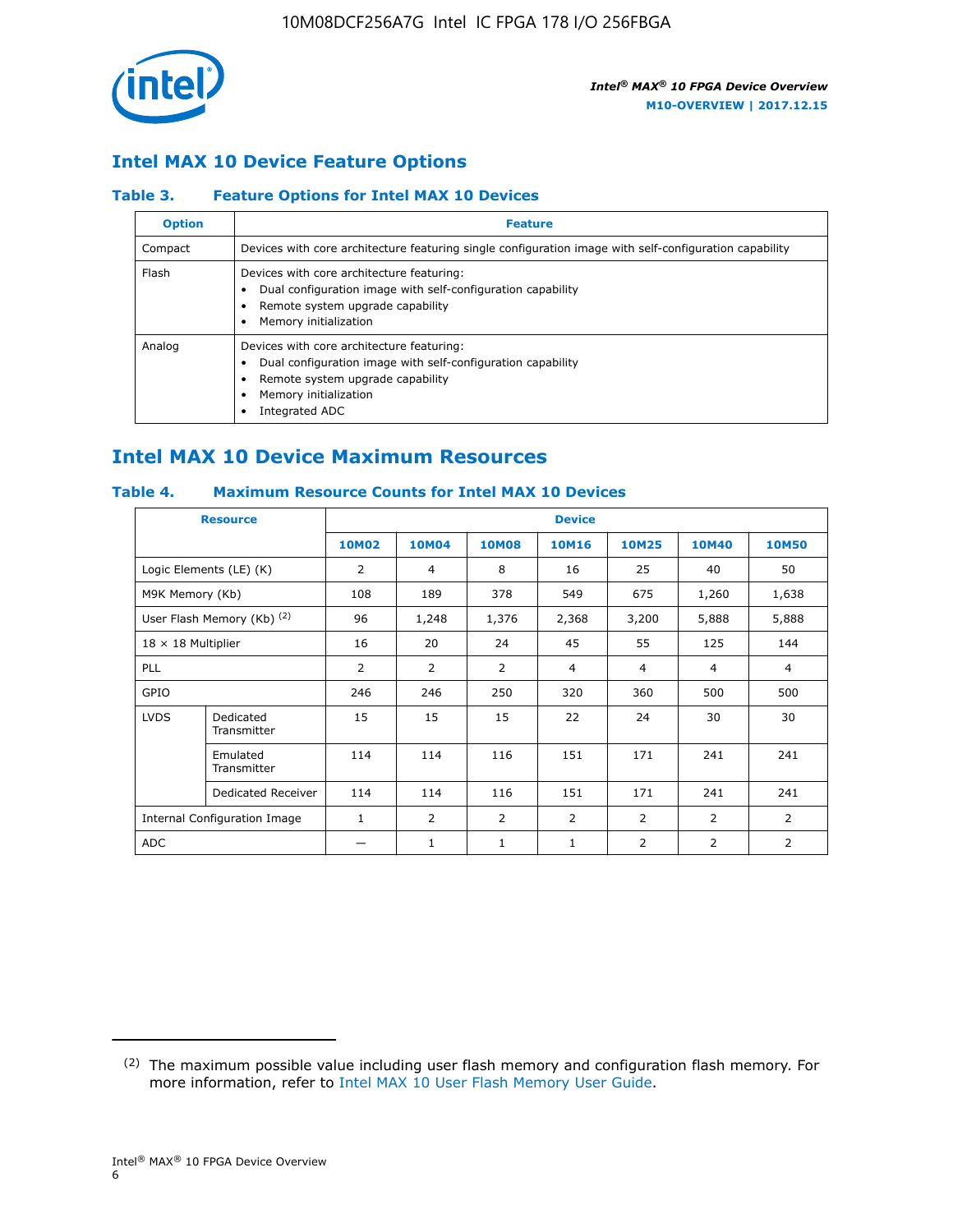

## **Intel MAX 10 Devices I/O Resources Per Package**

#### **Table 5. Package Plan for Intel MAX 10 Single Power Supply Devices**

| <b>Device</b> |                   | <b>Package</b>                     |                      |                                      |                                      |  |  |  |
|---------------|-------------------|------------------------------------|----------------------|--------------------------------------|--------------------------------------|--|--|--|
|               | <b>Type</b>       | M153<br>153-pin MBGA               | U169<br>169-pin UBGA | <b>U324</b><br>324-pin UBGA          | E144<br>144-pin EQFP                 |  |  |  |
|               | <b>Size</b>       | $8 \text{ mm} \times 8 \text{ mm}$ | 11 mm $\times$ 11 mm | $15 \text{ mm} \times 15 \text{ mm}$ | $22 \text{ mm} \times 22 \text{ mm}$ |  |  |  |
|               | <b>Ball Pitch</b> | $0.5$ mm                           | $0.8$ mm             | $0.8$ mm                             | $0.5$ mm                             |  |  |  |
| 10M02         |                   | 112                                | 130                  | 246                                  | 101                                  |  |  |  |
| 10M04         |                   | 112                                | 130                  | 246                                  | 101                                  |  |  |  |
| 10M08         |                   | 112                                | 130                  | 246                                  | 101                                  |  |  |  |
| 10M16         |                   |                                    | 130                  | 246                                  | 101                                  |  |  |  |
| 10M25         |                   |                                    |                      |                                      | 101                                  |  |  |  |
| 10M40         |                   |                                    |                      |                                      | 101                                  |  |  |  |
| 10M50         |                   |                                    |                      |                                      | 101                                  |  |  |  |

#### **Table 6. Package Plan for Intel MAX 10 Dual Power Supply Devices**

| <b>Device</b> |                   | <b>Package</b> |                                            |                                                                    |                         |                           |                             |  |  |
|---------------|-------------------|----------------|--------------------------------------------|--------------------------------------------------------------------|-------------------------|---------------------------|-----------------------------|--|--|
|               | <b>Type</b>       | <b>V36</b>     | <b>V81</b>                                 | <b>U324</b><br>36-pin WLCSP 81-pin WLCSP 324-pin UBGA 256-pin FBGA | <b>F256</b>             | F484<br>484-pin FBGA      | <b>F672</b><br>672-pin FBGA |  |  |
|               | <b>Size</b>       |                | $3$ mm $\times$ 3 mm $ 4$ mm $\times$ 4 mm | $15$ mm $\times$ 15<br>mm                                          | 17 mm $\times$ 17<br>mm | $23$ mm $\times$ 23<br>mm | $27$ mm $\times$ 27<br>mm   |  |  |
|               | <b>Ball Pitch</b> | $0.4$ mm       | $0.4$ mm                                   | $0.8$ mm                                                           | 1.0 <sub>mm</sub>       | 1.0 <sub>mm</sub>         | 1.0 <sub>mm</sub>           |  |  |
| 10M02         |                   | 27             |                                            | 160                                                                |                         |                           |                             |  |  |
| 10M04         |                   |                |                                            | 246                                                                | 178                     |                           |                             |  |  |
| 10M08         |                   |                | 56                                         | 246                                                                | 178                     | 250                       |                             |  |  |
| 10M16         |                   |                |                                            | 246                                                                | 178                     | 320                       |                             |  |  |
| 10M25         |                   |                |                                            |                                                                    | 178                     | 360                       |                             |  |  |
| 10M40         |                   |                |                                            |                                                                    | 178                     | 360                       | 500                         |  |  |
| 10M50         |                   |                |                                            |                                                                    | 178                     | 360                       | 500                         |  |  |

#### **Related Links**

- [Intel MAX 10 General Purpose I/O User Guide](https://www.altera.com/documentation/sam1393999966669.html#sam1394000084476)
- [Intel MAX 10 High-Speed LVDS I/O User Guide](https://www.altera.com/documentation/sam1394433606063.html#sam1394433911642)

## **Intel MAX 10 Vertical Migration Support**

Vertical migration supports the migration of your design to other Intel MAX 10 devices of different densities in the same package with similar I/O and ADC resources.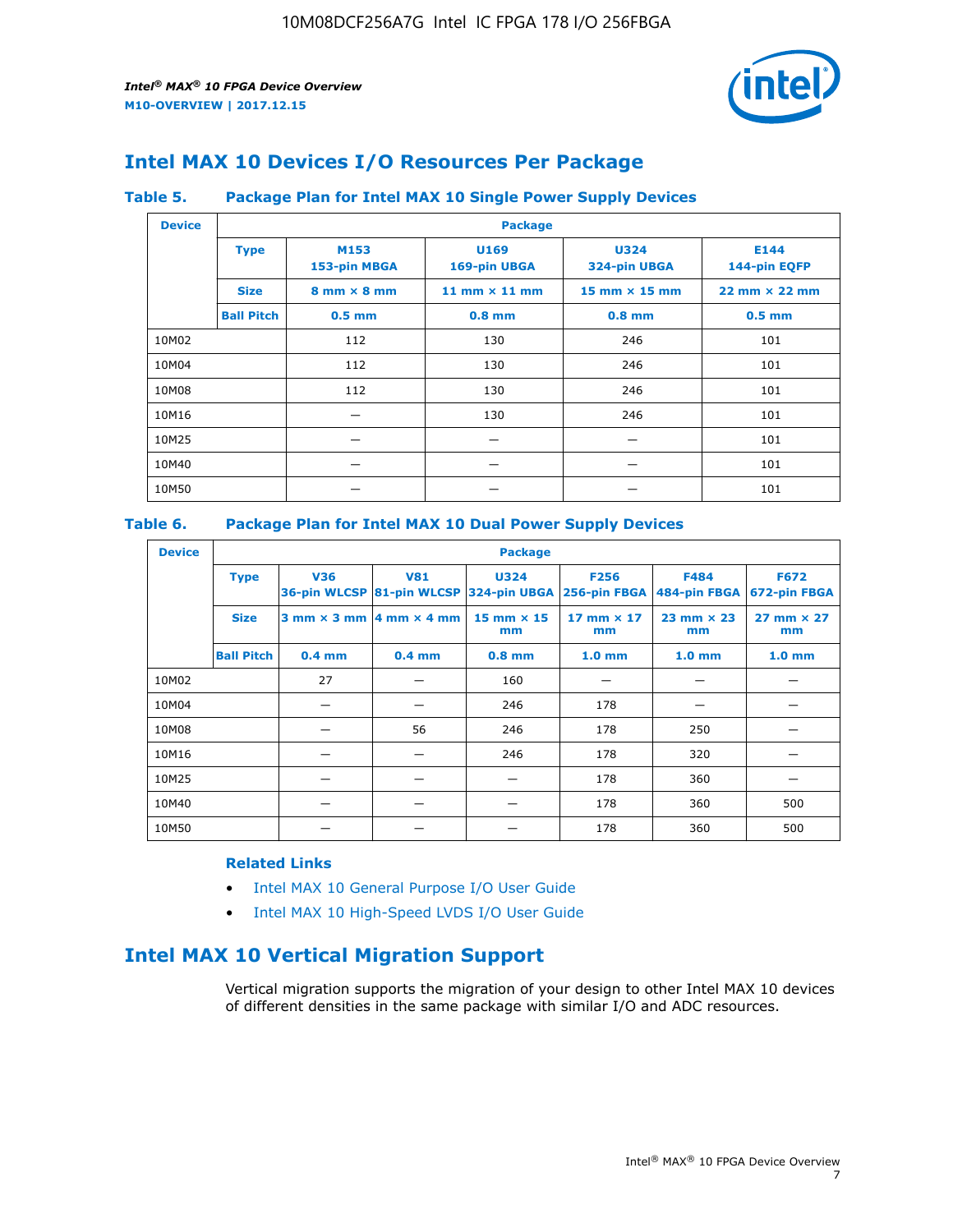

## **Intel MAX 10 I/O Vertical Migration Support**

#### **Figure 2. Migration Capability Across Intel MAX 10 Devices**

- The arrows indicate the migration paths. The devices included in each vertical migration path are shaded. Non-migratable devices are omitted. Some packages have several migration paths. Devices with lesser I/O resources in the same path have lighter shades.
- To achieve the full I/O migration across product lines in the same migration path, restrict I/Os usage to match the product line with the lowest I/O count.

|               | Package                          |            |      |      |             |                  |                                    |      |      |  |
|---------------|----------------------------------|------------|------|------|-------------|------------------|------------------------------------|------|------|--|
| <b>Device</b> | <b>V36</b>                       | <b>V81</b> | M153 | U169 | <b>U324</b> | F <sub>256</sub> | E144                               | F484 | F672 |  |
| 10M02         |                                  |            |      |      | 7           |                  |                                    |      |      |  |
| 10M04         |                                  |            |      |      |             |                  |                                    |      |      |  |
| 10M08         |                                  |            |      |      |             |                  |                                    |      |      |  |
| 10M16         |                                  |            |      |      |             |                  |                                    |      |      |  |
| 10M25         |                                  |            |      |      |             |                  |                                    |      |      |  |
| 10M40         |                                  |            |      |      |             |                  |                                    |      |      |  |
| 10M50         |                                  |            |      |      |             |                  |                                    |      |      |  |
|               | <b>Dual Power Supply Devices</b> |            |      |      |             |                  | <b>Single Power Supply Devices</b> |      |      |  |

*Note:* To verify the pin migration compatibility, use the Pin Migration View window in the Intel Quartus Prime software Pin Planner.

### **Intel MAX 10 ADC Vertical Migration Support**

#### **Figure 3. ADC Vertical Migration Across Intel MAX 10 Devices**

The arrows indicate the ADC migration paths. The devices included in each vertical migration path are shaded.

|                                                                                                                                                                                                                  | Package          |      |      |                  |      |      |      |  |  |
|------------------------------------------------------------------------------------------------------------------------------------------------------------------------------------------------------------------|------------------|------|------|------------------|------|------|------|--|--|
| <b>Device</b>                                                                                                                                                                                                    | M <sub>153</sub> | U169 | U324 | F <sub>256</sub> | E144 | F484 | F672 |  |  |
| 10M04                                                                                                                                                                                                            |                  |      |      |                  |      |      |      |  |  |
| 10M08                                                                                                                                                                                                            |                  |      |      |                  |      |      |      |  |  |
| 10M16                                                                                                                                                                                                            |                  |      |      |                  |      |      |      |  |  |
| 10M25                                                                                                                                                                                                            |                  |      |      |                  |      |      |      |  |  |
| 10M40                                                                                                                                                                                                            |                  |      |      |                  |      |      |      |  |  |
| 10M50                                                                                                                                                                                                            |                  |      |      |                  |      |      |      |  |  |
| Dual ADC Device: Each ADC (ADC1 and ADC2) supports 1 dedicated analog input pin and 8 dual function pins.<br>Single ADC Device: Single ADC that supports 1 dedicated analog input pin and 16 dual function pins. |                  |      |      |                  |      |      |      |  |  |

**Single ADC Device:** Single ADC that supports 1 dedicated analog input pin and 8 dual function pins.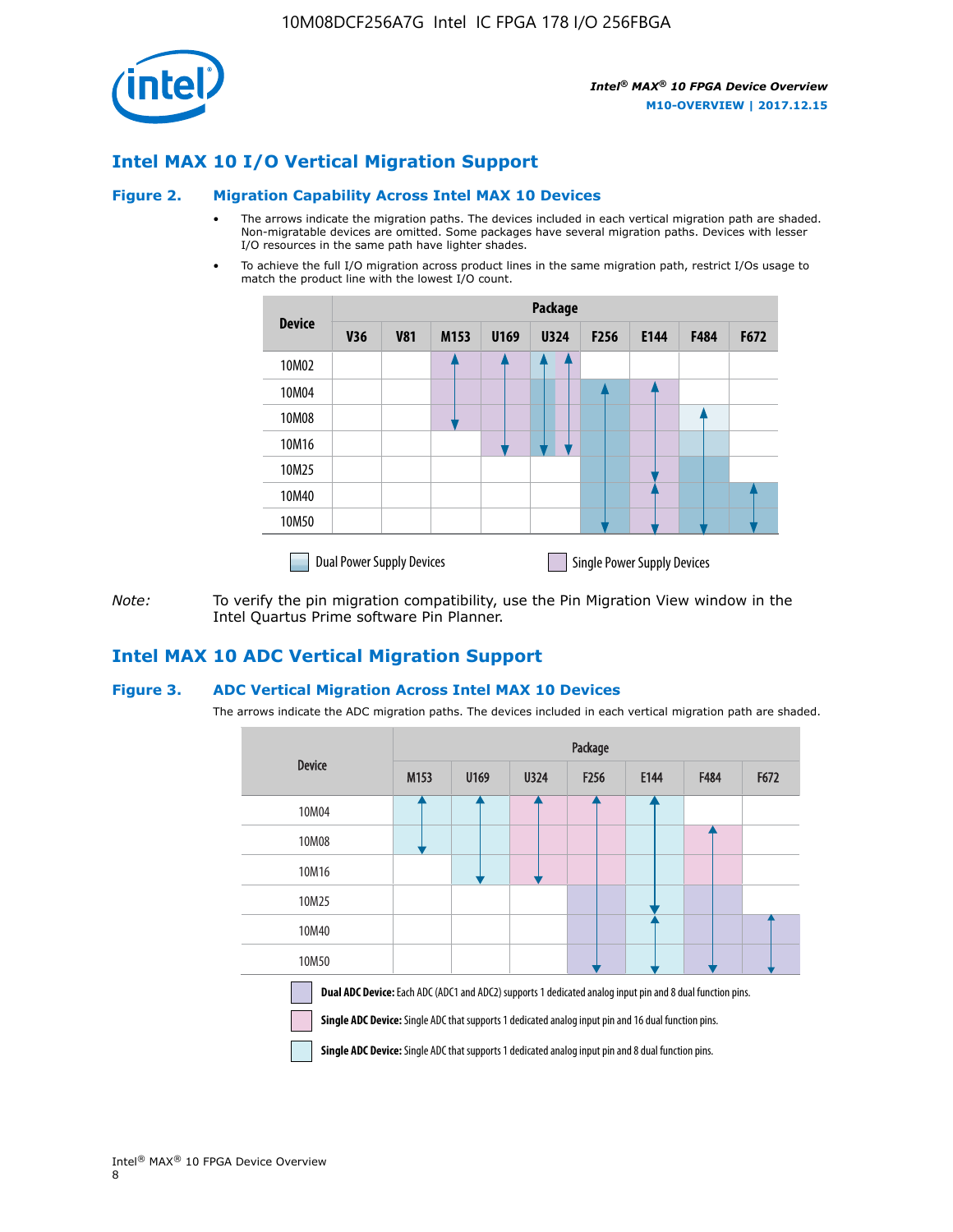

#### **Table 7. Pin Migration Conditions for ADC Migration**

| <b>Source</b>     | <b>Target</b>     | <b>Migratable Pins</b>                                                                                            |
|-------------------|-------------------|-------------------------------------------------------------------------------------------------------------------|
| Single ADC device | Single ADC device | You can migrate all ADC input pins                                                                                |
| Dual ADC device   | Dual ADC device   |                                                                                                                   |
| Single ADC device | Dual ADC device   | One dedicated analog input pin.                                                                                   |
| Dual ADC device   | Single ADC device | Eight dual function pins from the ADC1 block of the<br>٠<br>source device to the ADC1 block of the target device. |

## **Logic Elements and Logic Array Blocks**

The LAB consists of 16 logic elements (LE) and a LAB-wide control block. An LE is the smallest unit of logic in the Intel MAX 10 device architecture. Each LE has four inputs, a four-input look-up table (LUT), a register, and output logic. The four-input LUT is a function generator that can implement any function with four variables.

#### **Figure 4. Intel MAX 10 Device Family LEs**



### **Analog-to-Digital Converter**

Intel MAX 10 devices feature up to two ADCs. You can use the ADCs to monitor many different signals, including on-chip temperature.

#### **Table 8. ADC Features**

| <b>Feature</b>             | <b>Description</b>                                                                                                                                                                                  |
|----------------------------|-----------------------------------------------------------------------------------------------------------------------------------------------------------------------------------------------------|
| 12-bit resolution          | Translates analog signal to digital data for information processing, computing,<br>data transmission, and control systems<br>Provides a 12-bit digital representation of the observed analog signal |
| Up to 1 MSPS sampling rate | Monitors single-ended external inputs with a cumulative sampling rate of 25<br>kilosamples per second to 1 MSPS in normal mode                                                                      |
|                            |                                                                                                                                                                                                     |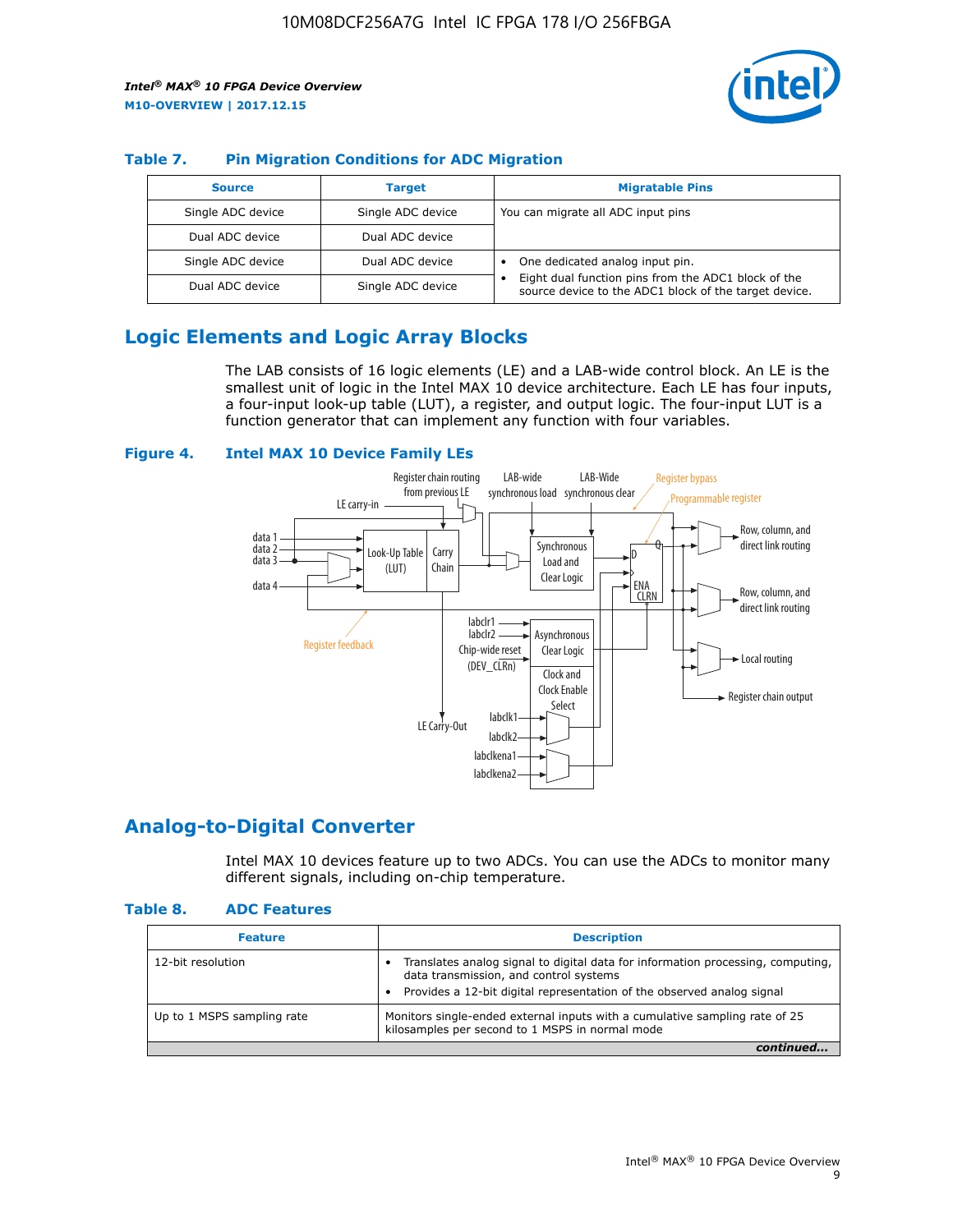

| <b>Feature</b>                                                  | <b>Description</b>                                                                                                                         |
|-----------------------------------------------------------------|--------------------------------------------------------------------------------------------------------------------------------------------|
| Up to 17 single-ended external inputs<br>for single ADC devices | One dedicated analog and 16 dual function input pins                                                                                       |
| Up to 18 single-ended external inputs<br>for dual ADC devices   | One dedicated analog and eight dual-function input pins in each ADC block<br>٠<br>Simultaneous measurement capability for dual ADC devices |
| On-chip temperature sensor                                      | Monitors external temperature data input with a sampling rate of up to 50<br>kilosamples per second                                        |

## **User Flash Memory**

The user flash memory (UFM) block in Intel MAX 10 devices stores non-volatile information.

UFM provides an ideal storage solution that you can access using Avalon Memory-Mapped (Avalon-MM) slave interface protocol.

#### **Table 9. UFM Features**

| <b>Features</b>     | <b>Capacity</b>                                                             |
|---------------------|-----------------------------------------------------------------------------|
| Endurance           | Counts to at least 10,000 program/erase cycles                              |
| Data retention      | 20 years at 85 $^{\circ}$ C<br>٠<br>10 years at 100 °C<br>$\bullet$         |
| Operating frequency | Maximum 116 MHz for parallel interface and 7.25 MHz for<br>serial interface |
| Data length         | Stores data up to 32 bits length in parallel                                |

## **Embedded Multipliers and Digital Signal Processing Support**

Intel MAX 10 devices support up to 144 embedded multiplier blocks. Each block supports one individual  $18 \times 18$ -bit multiplier or two individual  $9 \times 9$ -bit multipliers.

With the combination of on-chip resources and external interfaces in Intel MAX 10 devices, you can build DSP systems with high performance, low system cost, and low power consumption.

You can use the Intel MAX 10 device on its own or as a DSP device co-processor to improve price-to-performance ratios of DSP systems.

You can control the operation of the embedded multiplier blocks using the following options:

- Parameterize the relevant IP cores with the Intel Quartus Prime parameter editor
- Infer the multipliers directly with VHDL or Verilog HDL

System design features provided for Intel MAX 10 devices: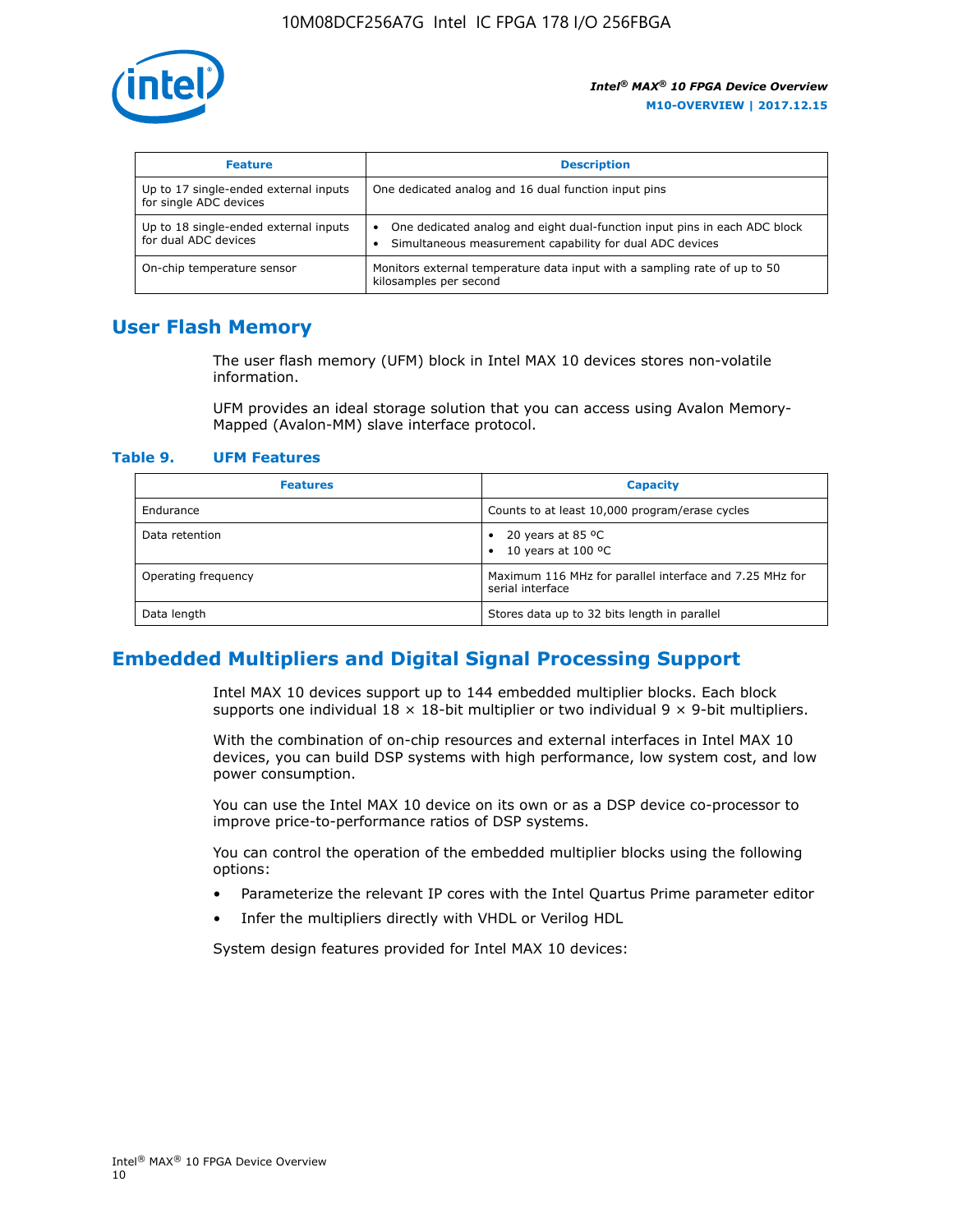

- DSP IP cores:
	- Common DSP processing functions such as finite impulse response (FIR), fast Fourier transform (FFT), and numerically controlled oscillator (NCO) functions
	- Suites of common video and image processing functions
- Complete reference designs for end-market applications
- DSP Builder for Intel FPGAs interface tool between the Intel Quartus Prime software and the MathWorks Simulink and MATLAB design environments
- DSP development kits

## **Embedded Memory Blocks**

The embedded memory structure consists of M9K memory blocks columns. Each M9K memory block of a Intel MAX 10 device provides 9 Kb of on-chip memory capable of operating at up to 284 MHz. The embedded memory structure consists of M9K memory blocks columns. Each M9K memory block of a Intel MAX 10 device provides 9 Kb of on-chip memory. You can cascade the memory blocks to form wider or deeper logic structures.

You can configure the M9K memory blocks as RAM, FIFO buffers, or ROM.

The Intel MAX 10 device memory blocks are optimized for applications such as high throughput packet processing, embedded processor program, and embedded data storage.

| <b>Operation Modes</b> | <b>Port Widths</b>                                                                       |
|------------------------|------------------------------------------------------------------------------------------|
| Single port            | $x1, x2, x4, x8, x9, x16, x18, x32, and x36$                                             |
| Simple dual port       | $x1, x2, x4, x8, x9, x16, x18, x32, and x36$                                             |
| True dual port         | $\times$ 1, $\times$ 2, $\times$ 4, $\times$ 8, $\times$ 9, $\times$ 16, and $\times$ 18 |

#### **Table 10. M9K Operation Modes and Port Widths**

## **Clocking and PLL**

Intel MAX 10 devices offer the following resources: global clock (GCLK) networks and phase-locked loops (PLLs) with a 116-MHz built-in oscillator.

Intel MAX 10 devices support up to 20 global clock (GCLK) networks with operating frequency up to 450 MHz. The GCLK networks have high drive strength and low skew.

The PLLs provide robust clock management and synthesis for device clock management, external system clock management, and I/O interface clocking. The high precision and low jitter PLLs offers the following features:

- Reduction in the number of oscillators required on the board
- Reduction in the device clock pins through multiple clock frequency synthesis from a single reference clock source
- Frequency synthesis
- On-chip clock de-skew
- Jitter attenuation
- Dynamic phase-shift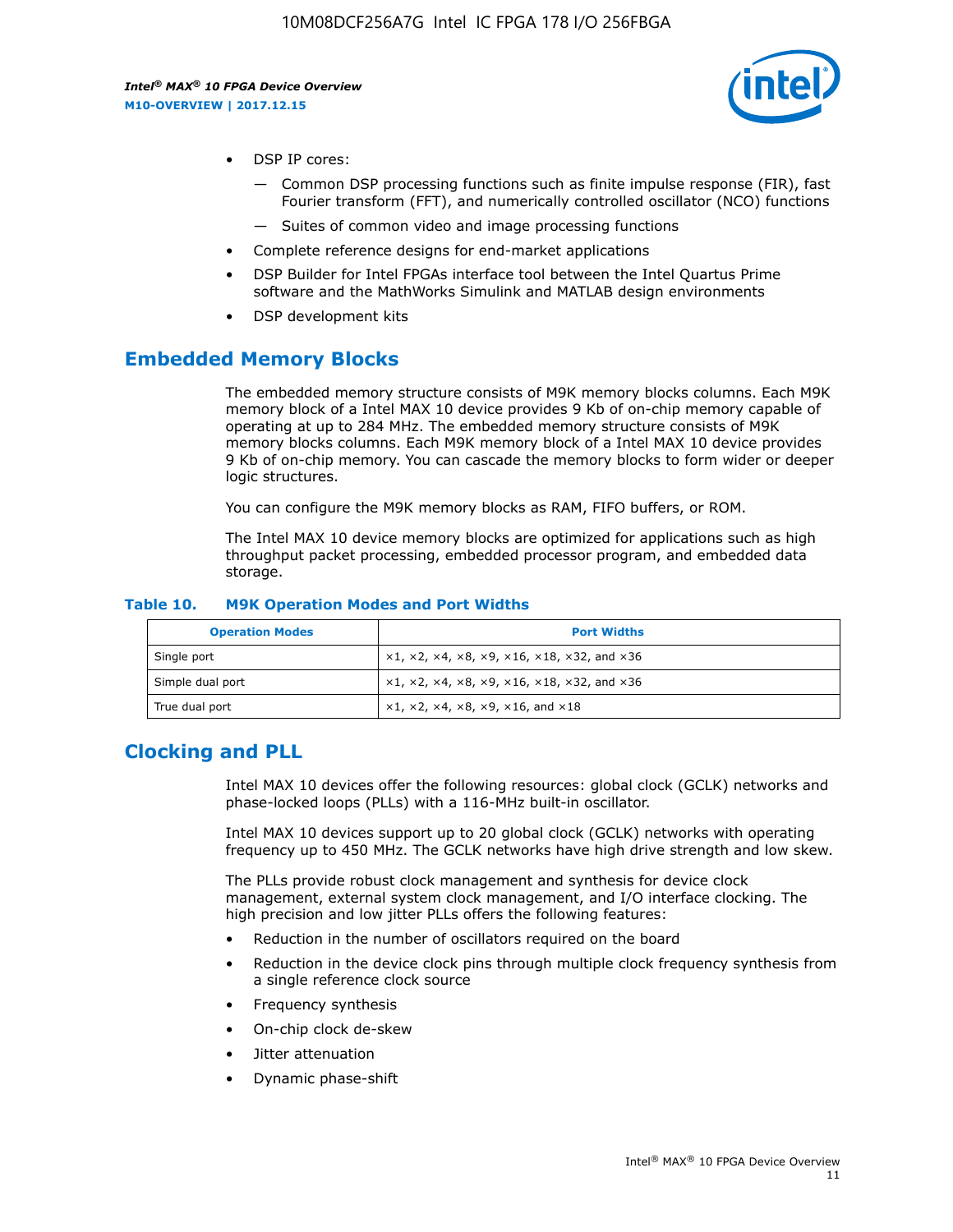

- Zero delay buffer
- Counter reconfiguration
- Bandwidth reconfiguration
- Programmable output duty cycle
- PLL cascading
- Reference clock switchover
- Driving of the ADC block

## **FPGA General Purpose I/O**

The Intel MAX 10 I/O buffers support a range of programmable features.

These features increase the flexibility of I/O utilization and provide an alternative to reduce the usage of external discrete components such as a pull-up resistor and a PCI clamp diode.

## **External Memory Interface**

Dual-supply Intel MAX 10 devices feature external memory interfaces solution that uses the I/O elements on the right side of the devices together with the UniPHY IP.

With this solution, you can create external memory interfaces to 16-bit SDRAM components with error correction coding (ECC).

*Note:* The external memory interface feature is available only for dual-supply Intel MAX 10 devices.

#### **Table 11. External Memory Interface Performance**

| <b>External Memory</b><br>Interface $(3)$ | <b>I/O Standard</b> | <b>Maximum Width</b> | <b>Maximum Frequency (MHz)</b> |
|-------------------------------------------|---------------------|----------------------|--------------------------------|
| <b>DDR3 SDRAM</b>                         | SSTL-15             | 16 bit $+8$ bit ECC  | 303                            |
| <b>DDR3L SDRAM</b>                        | SSTL-135            | 16 bit $+8$ bit ECC  | 303                            |
| <b>DDR2 SDRAM</b>                         | SSTL-18             | 16 bit $+8$ bit ECC  | 200                            |
| LPDDR2 SDRAM                              | $H$ SUL-12          | 16 bit without ECC   | $200^{(4)}$                    |

#### **Related Links**

[External Memory Interface Spec Estimator](http://www.altera.com/technology/memory/estimator/mem-emif-index.html)

Provides a parametric tool that allows you to find and compare the performance of the supported external memory interfaces in Intel FPGAs.

 $(3)$  The device hardware supports SRAM. Use your own design to interface with SRAM devices.

 $(4)$  To achieve the specified performance, constrain the memory device I/O and core power supply variation to within ±3%. By default, the frequency is 167 MHz.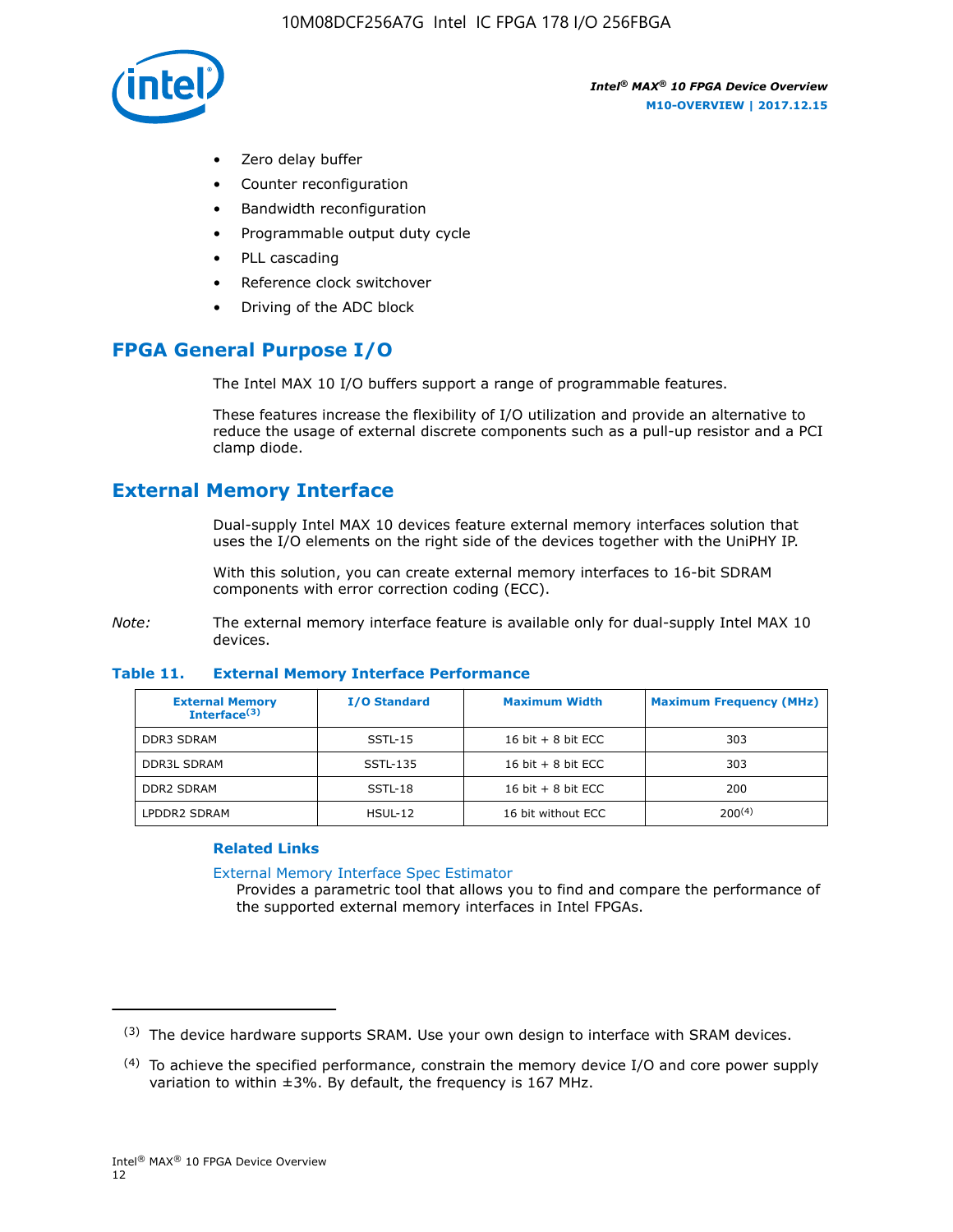

## **Configuration**

#### **Table 12. Configuration Features**

| <b>Feature</b>                    | <b>Description</b>                                                                                                                                                                       |
|-----------------------------------|------------------------------------------------------------------------------------------------------------------------------------------------------------------------------------------|
| Dual configuration                | Stores two configuration images in the configuration flash memory (CFM)<br>Selects the first configuration image to load using the CONFIG SEL pin                                        |
| Design security                   | Supports 128-bit key with non-volatile key programming<br>Limits access of the JTAG instruction during power-up in the JTAG secure mode<br>Unique device ID for each Intel MAX 10 device |
| <b>SEU Mitigation</b>             | Auto-detects cyclic redundancy check (CRC) errors during configuration<br>Provides optional CRC error detection and identification in user mode                                          |
| Dual-purpose configuration<br>pin | Functions as configuration pins prior to user mode<br>Provides options to be used as configuration pin or user I/O pin in user mode                                                      |
| Configuration data<br>compression | Decompresses the compressed configuration bitstream data in real-time during<br>configuration<br>Reduces the size of configuration image stored in the CFM                               |
| Instant-on                        | Provides the fastest power-up mode for Intel MAX 10 devices.                                                                                                                             |

#### **Table 13. Configuration Schemes for Intel MAX 10 Devices**

| <b>Configuration Scheme</b>   | <b>Compression</b>       | <b>Encryption</b> | <b>Dual Image</b><br><b>Configuration</b> | <b>Data Width</b> |
|-------------------------------|--------------------------|-------------------|-------------------------------------------|-------------------|
| <b>Internal Configuration</b> | Yes                      | Yes               | Yes                                       |                   |
| <b>JTAG</b>                   | $\overline{\phantom{a}}$ |                   | -                                         |                   |

## **Power Management**

#### **Table 14. Power Options**

| <b>Power Options</b>                  | <b>Advantage</b>                                                                                                                        |
|---------------------------------------|-----------------------------------------------------------------------------------------------------------------------------------------|
| Single-supply device                  | Saves board space and costs.                                                                                                            |
| Dual-supply device                    | Consumes less power<br>Offers higher performance<br>$\bullet$                                                                           |
| Power management<br>controller scheme | Reduces dynamic power consumption when certain applications are in standby mode<br>Provides a fast wake-up time of less than 1 ms.<br>٠ |

## **Document Revision History for Intel MAX 10 FPGA Device Overview**

| <b>Date</b>   | <b>Version</b> | <b>Changes</b>                                                                                                                                                                                                                       |
|---------------|----------------|--------------------------------------------------------------------------------------------------------------------------------------------------------------------------------------------------------------------------------------|
| December 2017 | 2017.12.15     | Added the U324 package for the Intel MAX 10 single power supply<br>devices.<br>Updated the 10M02 GPIO and LVDS count in the Maximum Resource<br>Counts for Intel MAX 10 Devices table.<br>Updated the I/O vertical migration figure. |
| February 2017 | 2017.02.21     | Rebranded as Intel.                                                                                                                                                                                                                  |
|               |                |                                                                                                                                                                                                                                      |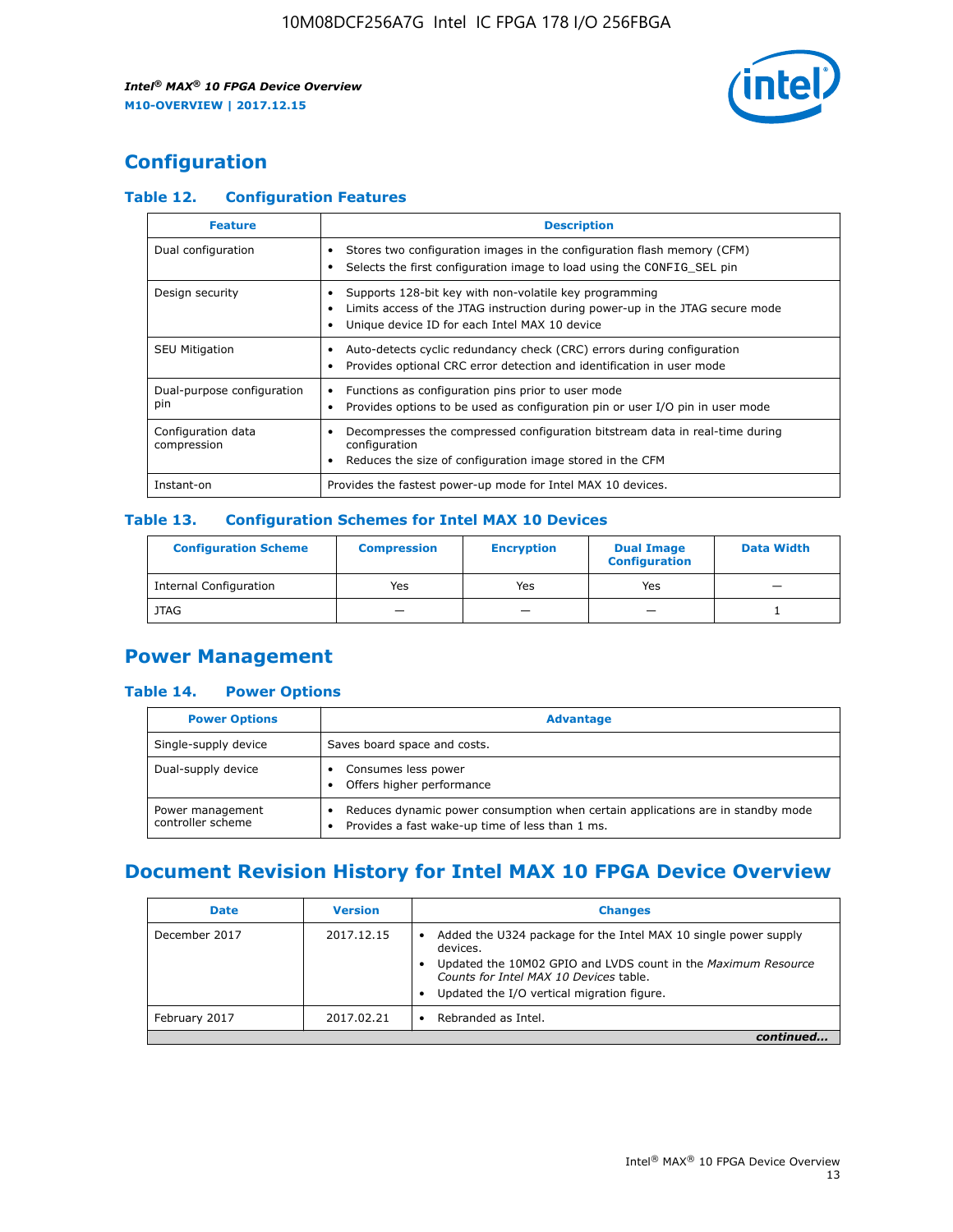

| <b>Date</b>    | <b>Version</b> | <b>Changes</b>                                                                                                                                                                                                                                                                                                                                                                                                                                                                                                                                                                                                                                                                                                                                                                                                                                                                                                                                                                                                                                                                                                                                             |
|----------------|----------------|------------------------------------------------------------------------------------------------------------------------------------------------------------------------------------------------------------------------------------------------------------------------------------------------------------------------------------------------------------------------------------------------------------------------------------------------------------------------------------------------------------------------------------------------------------------------------------------------------------------------------------------------------------------------------------------------------------------------------------------------------------------------------------------------------------------------------------------------------------------------------------------------------------------------------------------------------------------------------------------------------------------------------------------------------------------------------------------------------------------------------------------------------------|
| December 2016  | 2016.12.20     | • Updated EMIF information in the Summary of Features for Intel MAX 10<br>Devices table. EMIF is only supported in selected Intel MAX 10 device<br>density and package combinations, and for 600 Mbps performance, -6<br>device speed grade is required.<br>Updated the device ordering information to include P for leaded<br>package.                                                                                                                                                                                                                                                                                                                                                                                                                                                                                                                                                                                                                                                                                                                                                                                                                    |
| May 2016       | 2016.05.02     | Removed all preliminary marks.<br>Update the ADC sampling rate description. The ADC feature monitors<br>$\bullet$<br>single-ended external inputs with a cumulative sampling rate of 25<br>kilosamples per second to 1 MSPS in normal mode.                                                                                                                                                                                                                                                                                                                                                                                                                                                                                                                                                                                                                                                                                                                                                                                                                                                                                                                |
| November 2015  | 2015.11.02     | Removed SF feature from the device ordering information figure.<br>$\bullet$<br>Changed instances of Quartus II to Intel Quartus Prime.<br>$\bullet$                                                                                                                                                                                                                                                                                                                                                                                                                                                                                                                                                                                                                                                                                                                                                                                                                                                                                                                                                                                                       |
| May 2015       | 2015.05.04     | Added clearer descriptions for the feature options listed in the device<br>$\bullet$<br>ordering information figure.<br>Updated the maximum dedicated LVDS transmitter count of 10M02<br>$\bullet$<br>device from 10 to 9.<br>Removed the F672 package of the Intel MAX 10 10M25 device :<br>$-$ Updated the devices I/O resources per package.<br>$-$ Updated the I/O vertical migration support.<br>- Updated the ADC vertical migration support.<br>Updated the maximum resources for 10M25 device:<br>- Maximum GPIO from 380 to 360.<br>- Maximum dedicated LVDS transmitter from 26 to 24.<br>- Maximum emulated LVDS transmitter from 181 to 171.<br>- Maximum dedicated LVDS receiver from 181 to 171.<br>Added ADC information for the E144 package of the 10M04 device.<br>$\bullet$<br>Updated the ADC vertical migration diagram to clarify that there are<br>single ADC devices with eight and 16 dual function pins.<br>Removed the note about contacting Altera for DDR3, DDR3L, DDR2,<br>and LPDDR2 external memory interface support. The Intel Quartus<br>Prime software supports these external memory interfaces from version<br>15.0. |
| December 2014  | 2014.12.15     | Changed terms:<br>$\bullet$<br>- "dual image" to "dual configuration image"<br>- "dual-image configuration" to dual configuration"<br>Added memory initialization feature for Flash and Analog devices.<br>$\bullet$<br>Added maximum data retention capacity of up to 20 years for UFM<br>$\bullet$<br>feature.<br>Added maximum operating frequency of 7.25 MHz for serial interface<br>for UFM feature.                                                                                                                                                                                                                                                                                                                                                                                                                                                                                                                                                                                                                                                                                                                                                 |
| September 2014 | 2014.09.22     | Initial release.                                                                                                                                                                                                                                                                                                                                                                                                                                                                                                                                                                                                                                                                                                                                                                                                                                                                                                                                                                                                                                                                                                                                           |